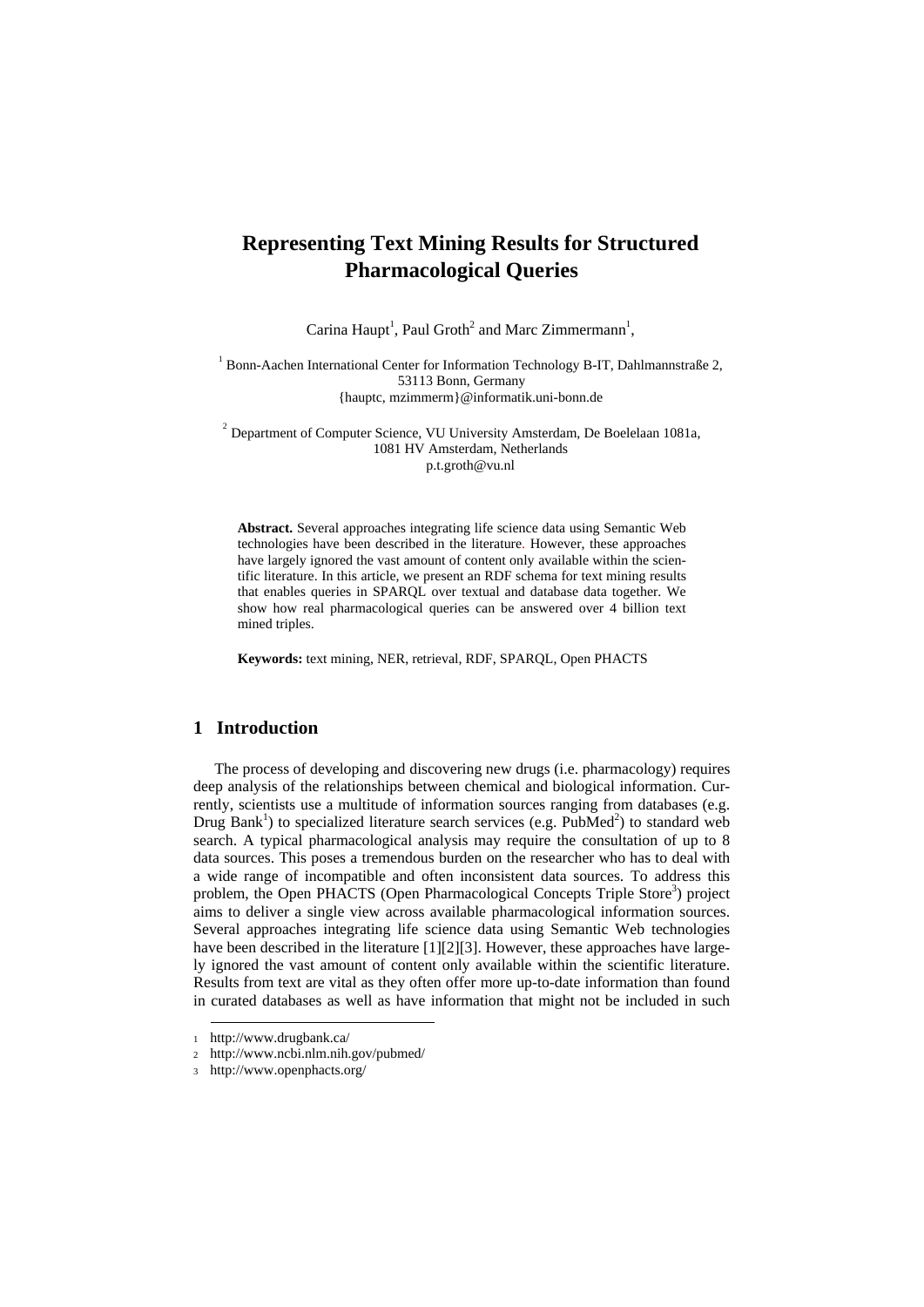databases. A key goal of Open PHACTS is to provide the capability to query over textual and database information together.

Because of the complex relational nature of pharmacological queries, this goal cannot be achieved through standard information retrieval mechanisms (i.e. keyword or Boolean search). Instead, textual information needs to be presented in a *structured*  fashion that can be integrated with other structure data sources (e.g. databases). In this work, we present an RDF schema for text mining results that enables such complex relational queries represented in SPARQL to be performed. We show how real pharmacological queries can be answered over 4 billion text mined triples. We now describe the developed schema for text mining results. We then discuss the usage of that schema to answer an exemplar pharmacological question.

### **2 The Text Mining Schema**

As a starting point the complete PubMed containing more than 19 million abstracts has been processed with the text mining tool ProMiner [4]. ProMiner is a dictionary based NER approach which allows extracting a large variety of semantic entities, i.e. genes/proteins, drugs, chemical names, organisms and diseases. It can be combined with pattern matching and machine learning approaches extracting chromosomal locations, rs numbers, SNPs, IUPAC expressions and epigenetic modifications. The following data sources have been used:

- PRT files: Contain information about the matched entities (hits) and the found synonyms, positional information as well as scoring information for machine learning based filtering.
- MAP files: Contain references to external data sources for each concept as well as a preferred label which is used for visualisation.
- SYN files: Dictionaries used by ProMiner to find all matches in text.
- Sentence files: Sentence based full text files for documents in PubMed.

In the following section, the RDF schema for text mining results (TMS), shown in figure 1, is described. TMS consists of three main parts: text mining data, document database and mapping/concept store. In principle all data can be represented in a single connected graph. We have decided to represent them in different graphs in order to add provenance data to them. We can for example distinguish between different runs of the text mining tools and between different versions of dictionaries.

The starting point of the schema is the *hit*. I can be found in the center figure 1. A hit describes a text mining match of a concept at a specific position in a document. Thereby the hit node is connected with the document and the concept node, as well as a position node which stores the offset in the document and its definition. The hit node is connected via *run* to the annotator node which represents the generator of the hit. In our case this source is ProMiner in version 3.7. The hit node is associated with a confidence, which is necessary to describe the quality of the automatic generated hit. The *document node* is another main node of the schema. It represents the document in which a hit is found and is connected to several nodes representing its title, abstract, etc. In our case we are using *pmids* as a URI for a document. The document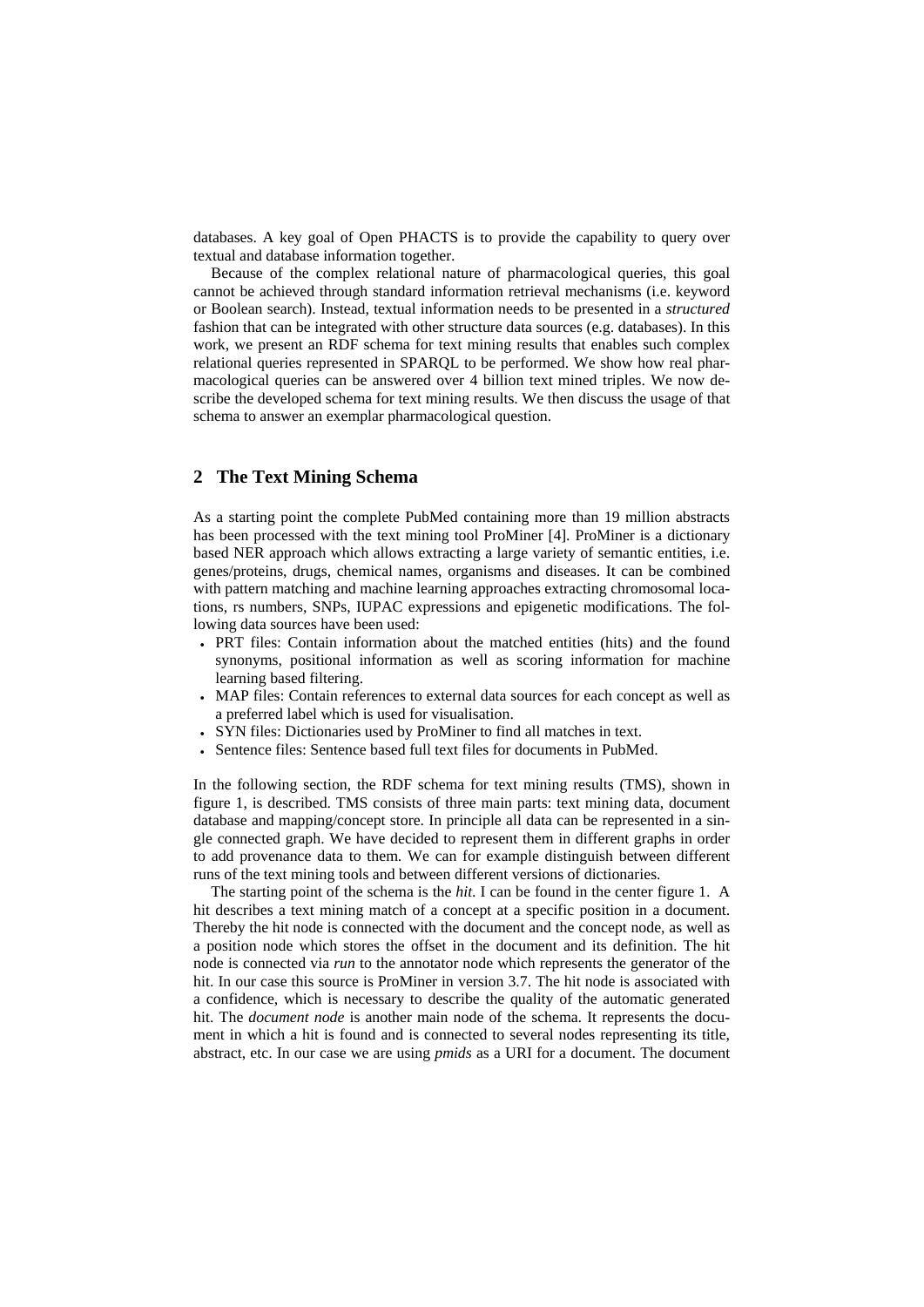node is also connected to the sentence node. The sentence node contains the original sentences from the document, allowing full text search making use of the regular expression filter of SPARQL.



**Fig. 1.** The TMS schema for text mining results is shown as a labeled graph. The nodes describe subjects and objects in RDF. The round ones thereby represent URIs and the squared ones literals. The edges between the nodes represent the predicates which describe the relation between two nodes. Grey nodes have been populated with ProMiner data. White nodes contain bibliometric information from PubMed.

The last main node is the concept node. A concept can be a specific protein for example. The concept node just describes it in an abstract way, due to the absence of a unique naming convention. Concepts between different data sources are mapped through the skos:*exactMatch* relationship. All possible names are stored in the synonym node. Therefore any specific name from the synonyms can be used in a SPARQL query to include the other synonyms by using the concept. Next to the synonyms also the context of a concept is stored. In our example the context would be 'Protein'. Concept hierarchies can be modeled by making use of the rdfs:*subclassOf* predicate. This allows us to include all subclasses of a concept in a query.

Next to the specific nodes mentioned above there exist two node types which are always attached by the standard predicates rdfs:*label* and rdf:*type*. The label nodes provide a human readable version of the URI of the connected node, and should mainly be used for visualization. The type nodes are used to address a specific node of the schema in a query. Without these nodes it would not be possible to distinguish between e.g. a hit and a document node in a query.

We designed all relations as unidirectional, but in principle they can also be bidirectional. In our case most relations are 1:n. The relation between a hit and a concept can be n:m. A concept can have several hits, but also to one hit several concepts can be assigned. This happens if there are ambiguities which cannot be resolved by text mining (e.g. gene or protein).